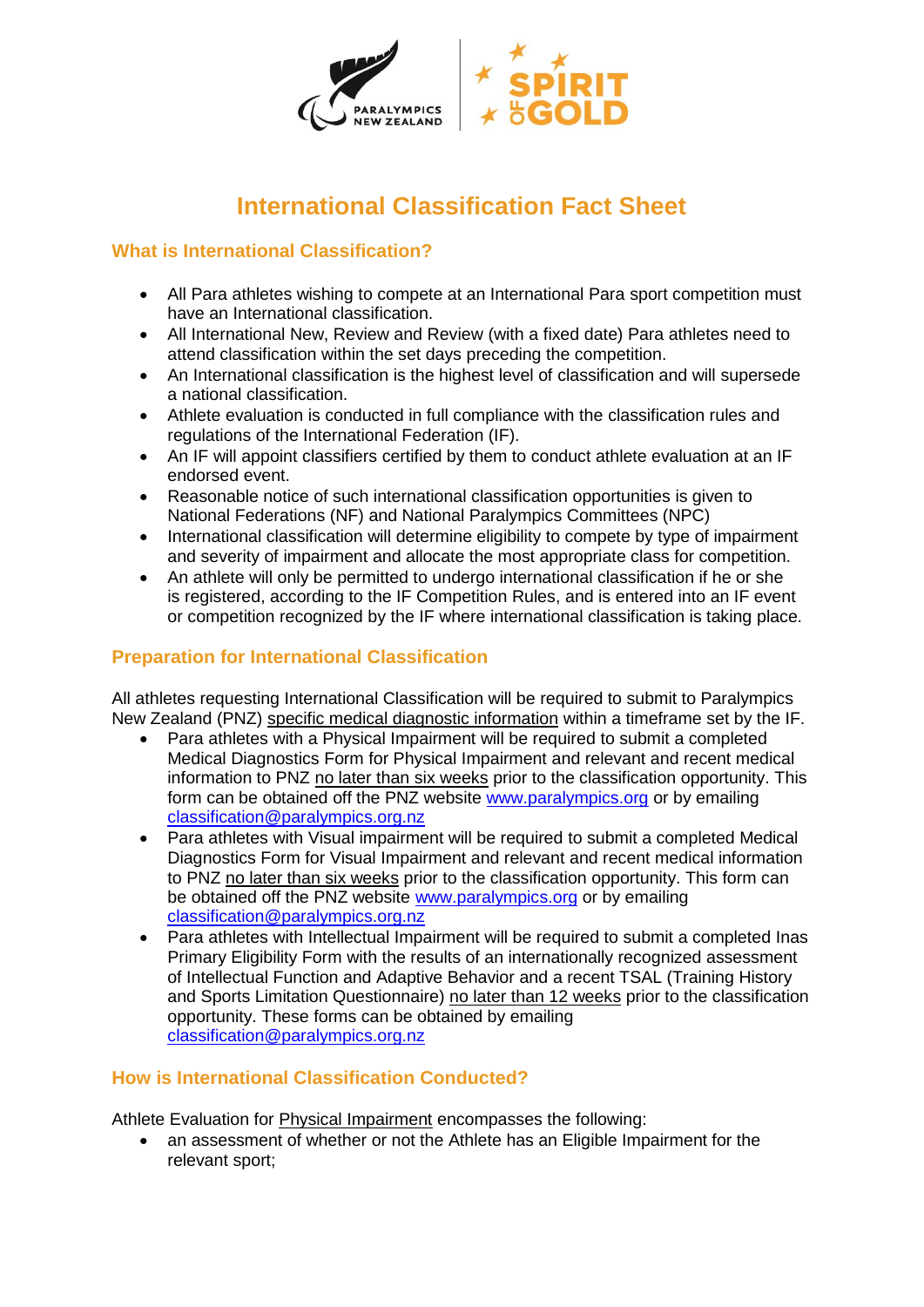

- an assessment of whether or not an Athlete meets the Minimum Impairment Criteria for the relevant sport (Medical Assessment);
- an assessment and evaluation of the extent to which the Athlete is able to execute the specific tasks and activities fundamental to the sport (Technical Assessment);
- If required, Observation in Competition Assessment to ensure that the outcome of the medical and technical assessments reflects the athlete's abilities in competition;
- the allocation of a Sport Class and designation of a Sport Class Status.

Athlete Evaluation for Visual Impairment encompasses the following:

- an assessment of whether or not the Athlete has an Eligible Impairment for the relevant sport;
- an assessment of whether or not an Athlete meets the Minimum Impairment Criteria for the relevant sport (Medical Assessment);
- the allocation of a Sport Class and designation of a Sport Class Status.

Athlete Evaluation for Intellectual Impairment encompasses the following:

- an assessment of sport cognition;
- an assessment of sport specific skills.

# **Athlete and Support Personnel Responsibilities**

The Roles and Responsibilities of Athletes include:

- to be dressed in appropriate sports apparel;
- to take to classification all adapted, carry on sports equipment, aids and supportive devices;
- to be knowledgeable of and comply with all applicable IF Classification policies and rules; including the posting of classification outcomes, the process and timelines for protests and appeals and the consequences of intentional misrepresentation;
- to participate in Athlete Evaluation when requested;
- to take copies of their MDF and recent and relevant information related to the Eligible Impairment and diagnostic evidence;
- to cooperate with any investigations concerning Classification Rule violations;
- to actively participate in the process of education and awareness, and Classification research, through exchanging personal experiences and expertise;

The Roles and Responsibilities of Athlete Support Personnel include:

- to accompany and support the athlete in classification;
- to be knowledgeable of and comply with all applicable IF Classification policies and rules, including the posting of classification outcomes, the process and timelines for protests and appeals and the consequences of intentional misrepresentation;
- to use their influence on Athlete values and behavior to foster a positive and collaborative Classification attitude and communication;
- to assist in the development, management and implementation of Classification systems;
- to cooperate with any investigations concerning Classification violations.

# **Code of Conduct**

#### **Athlete**

All athletes will sign a consent form prior to classification to indicate their willingness to be classified and confirm their agreement to provide full cooperation throughout the classification process.